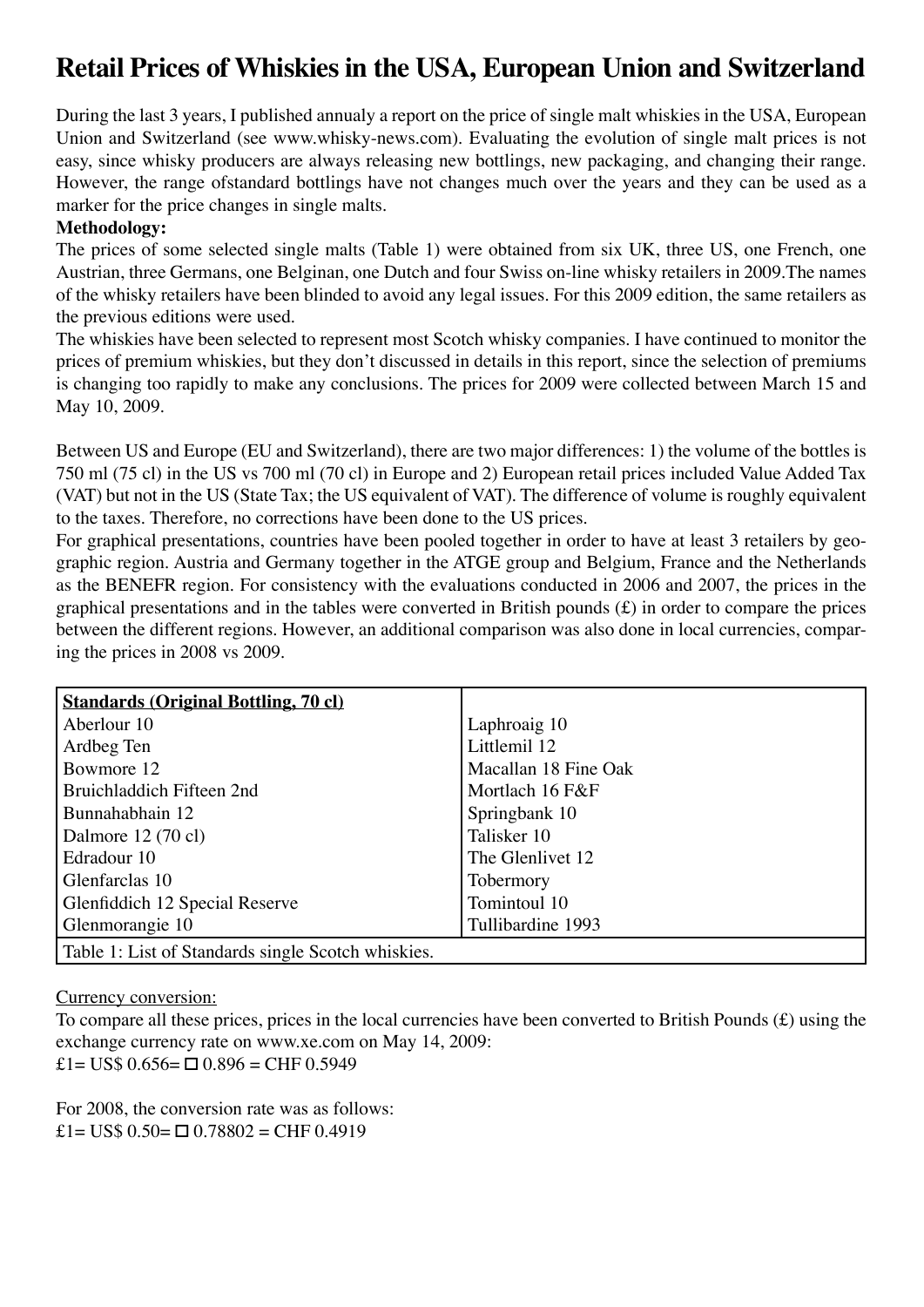# **Results:**

#### **Changes between 2008 and 2009**

|                      |         | 2008  |       | 2009    |       |        |  |  |
|----------------------|---------|-------|-------|---------|-------|--------|--|--|
|                      | Average | Min   | Max   | Average | Min   | Max    |  |  |
| Aberlour 10          | 22.49   | 16.55 | 27.19 | 25.58   | 22.90 | 31.33  |  |  |
| Ardbeg Ten           | 29.38   | 24.99 | 33.94 | 36.19   | 26.99 | 45.95  |  |  |
| Bowmore 12           | 24.94   | 20.03 | 30.73 | 30.11   | 24.11 | 38.67  |  |  |
| Bruichladdich 15 2nd | 38.94   | 34.90 | 44.13 | 47.70   | 38.20 | 58.90  |  |  |
| Bunnahabhain 12      | 27.52   | 23.56 | 33.94 | 32.50   | 24.95 | 41.05  |  |  |
| Dalmore 12           | 25.69   | 15.02 | 37.82 | 35.39   | 27.74 | 43.02  |  |  |
| Edradour 10          | 30.43   | 23.60 | 36.25 | 36.30   | 30.39 | 43.02  |  |  |
| Glenfarclas 10       | 24.30   | 20.03 | 29.02 | 29.77   | 23.26 | 50.57  |  |  |
| Glenfiddich 12       | 23.12   | 16.55 | 28.99 | 26.85   | 22.97 | 34.96  |  |  |
| Glenmorangie 10      | 25.82   | 22.54 | 30.25 | 31.00   | 24.89 | 39.99  |  |  |
| Laphroaig 10         | 24.29   | 20.03 | 27.99 | 29.30   | 24.19 | 34.79  |  |  |
| Littlemil 8          | 27.54   | 22.50 | 38.61 | 32.30   | 24.70 | 43.92  |  |  |
| Macallan 18 Fine Oak | 71.96   | 57.49 | 92.99 | 87.39   | 65.39 | 112.04 |  |  |
| Mortlach 16 F&F      | 38.99   | 35.90 | 43.78 | 48.65   | 36.99 | 54.99  |  |  |
| Springbank 10        | 31.88   | 27.50 | 37.97 | 38.09   | 28.70 | 52.95  |  |  |
| Talisker 10          | 28.47   | 23.35 | 33.95 | 33.68   | 23.30 | 44.12  |  |  |
| The Glenlivet 12     | 22.77   | 15.02 | 28.99 | 26.54   | 19.69 | 36.11  |  |  |
| Tobermory            | 23.85   | 16.02 | 33.94 | 30.16   | 19.99 | 44.03  |  |  |
| Tomintoul 10         | 25.81   | 21.90 | 31.48 | 29.24   | 22.22 | 38.67  |  |  |
| Tullibardine 1993    | 27.08   | 25.04 | 29.95 | 33.15   | 28.99 | 41.05  |  |  |
| Average standard     |         |       |       |         |       |        |  |  |
| bottling price       | 29.76   |       |       | 35.99   |       |        |  |  |

|  |  |  |  | Table 1: Price for 2008 to 2009 in GBP $(\pounds)$ for each standard single malt. |  |  |
|--|--|--|--|-----------------------------------------------------------------------------------|--|--|
|  |  |  |  |                                                                                   |  |  |

Based on the data illustrated in Table 1, the mean price (£35.99) of a standard whisky bottle hast increased of £6.23!! as compared to last year. This increase in prices is mainly linked to the weakness of the British currency vs. the euro, the US\$, and CHF. In fact, when comparing the prices retailer by retailer, the prices have approximately increased on average of £2 for a bottle of standard whisky in UK (range: 0.65-4.77£). In local



Figure 1: Distribution of the average price per geographical region in £.